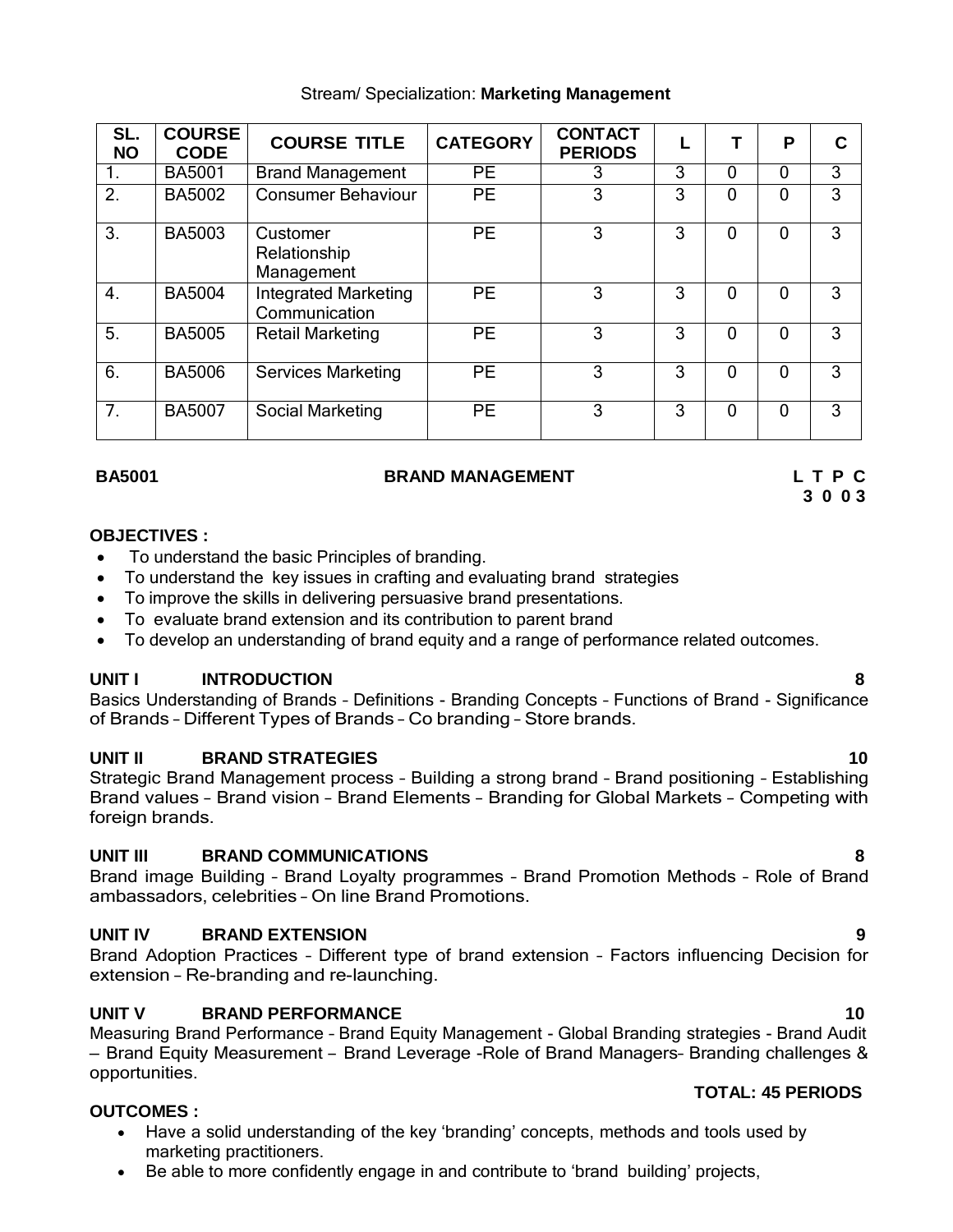developments, and discussions.

# **REFERENCES :**

- 1. Kevin Lane Keller, Strategic Brand Management: Building, Measuring and Managing Brand Equity, Pearson, 4th Edition, 2013.
- 2. Aker, David, Building Strong Brands, Simon and Schuster,1995
- 3. Kapferer J.N, Strategic Brand Management, 4th edition, Kogan Press, 2008
- 4. Moorthi YLR, Brand Management I edition, Vikas Publishing House 2001.

# **BA5002 CONSUMER BEHAVIOUR L T P C**

# **OBJECTIVES :**

- To understand the concepts of consumer behaviour and its application in purchase decisions.
- To Analyse of the reasons and motives for consumer buying behaviour
- To analyse the relationship between psychological social and cultural drivers behind consumer behaviour and marketing
- To identify the dynamics of human behaviour and the basic factors that influence the consumers decision process.

# **UNIT I INTRODUCTION 9**

Concepts – Significance – Dimensions of Consumer Behavior – Application of knowledge of Consumer Behaviour in marketing decisions.

# **UNIT II CONSUMER BEHAVIOR MODELS 9**

Industrial and individual consumer behaviour models - Howard- Sheth, Engel – Kollat, Webstar and wind Consumer Behaviour Models – Implications of the models on marketing decisions.

# **UNIT III INTERNAL INFLUENCES 9**

Psychological Influences on consumer behavior – motivation – perception – personality Learning and Attitude- Self Image and Life styles – Consumer expectation and satisfaction.

# **UNIT IV EXTERNAL INFLUENCES 9**

Socio-Cultural, Cross Culture - Family group – Reference group – Communication - Influences on Consumer behavior

# **UNIT V PURCHASE DECISION PROCESS 9**

High and low involvement - Pre-purchase and post-purchase behavior – Online purchase decision process – Diffusion of Innovation – Managing Dissonance - Emerging Issues.

# **TOTAL: 45 PERIODS**

# **OUTCOMES :**

- Identify the major individual, social and cultural factors that affect consumers' decision making process;
- Explain and analyze the major stages which consumers usually go through when making a consumption-related decision
- Understand the essence of how consumers make decisions and assess the relevant implications for marketing practitioners

# **REFERENCES :**

- 1. Leon G Schiffman, Joseph Wisemblit, S Ramesh Kumar , Consumer Behaviour, 11th edition, Pearson, 2015
- 2. Barry J.Babin, Eric G.Harris, Ashutosh Mohan, Consumer Behavior: A South Asian Perspective, Cengage Learning, Indian Edition, 6th Edition, 2016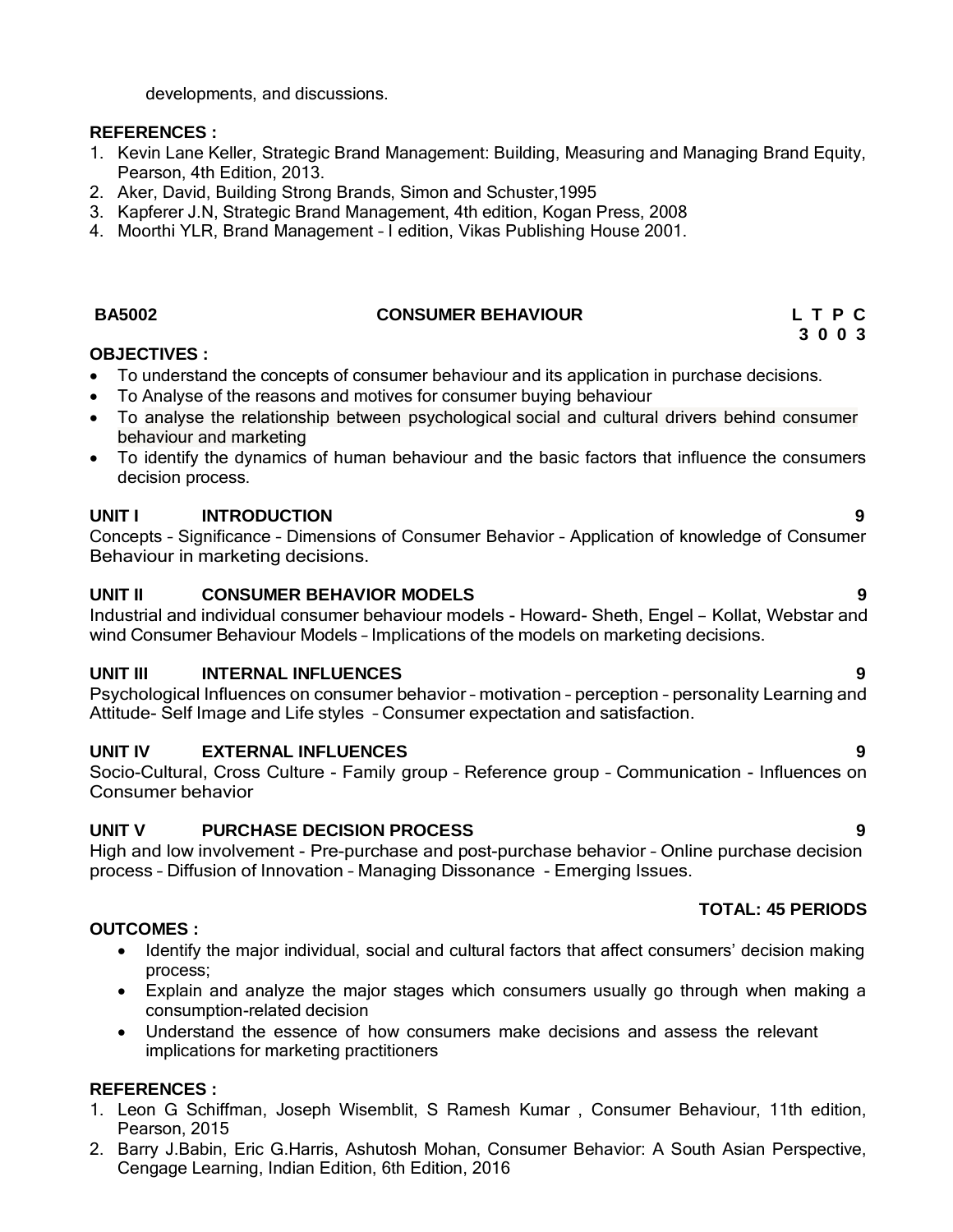- 3. P.C.Jain and Monika Bhatt., Consumer Behavior in Indian Context, S.Chand & Company, 2013.
- 4. Srabanti Mukherjee, Consumer behavior, Cengage Learning, 2012.
- 5. Assael, Consumer Behavior A Strategic Approach, Biztranza, 2008
- 6. Dinesh kumar ,Consumer Behaviour, Oxford University Press,2015.

# **BA5003 CUSTOMER RELATIONSHIP MANAGEMENT L T P C**

# **OBJECTIVE:**

To understand the need and importance of maintaining a good customer relationship.

### **UNIT I INTRODUCTION 9**

Definitions - Concepts and Context of relationship Management – Evolution - Transactional Vs Relationship Approach – CRM as a strategic marketing tool – CRM significance to the stakeholders.

### **UNIT II UNDERSTANDING CUSTOMERS 9**

Customer information Database – Customer Profile Analysis - Customer perception, Expectations analysis – Customer behavior in relationship perspectives; individual and group customer's - Customer life time value – Selection of Profitable customer segments.

### **UNIT III CRM STRUCTURES 9**

Elements of CRM – CRM Process – Strategies for Customer acquisition – Retention and Prevention of defection – Models of CRM – CRM road map for business applications.

### **UNIT IV CRM PLANNING AND IMPLEMENTATION 9**

Strategic CRM planning process – Implementation issues – CRM Tools- Analytical CRM – Operational CRM – Call center management – Role of CRM Managers.

# **UNIT V TRENDS IN CRM 9**

e- CRM Solutions – Data Warehousing – Data mining for CRM – an introduction to CRM software packages. **TOTAL: 45 PERIODS**

To use strategic customer acquisition and retention techniques in CRM.

#### **REFERENCES :**

**OUTCOME :**

- 1. G.Shainesh, Jagdish, N.Sheth, Customer Relationship Management A Strategic Prespective, Macmillan 2010
- 2. Alok Kumar et al, Customer Relationship Management : Concepts and applications, Biztantra, 2008
- 3. H.Peeru Mohamed and A.Sahadevan, Customer Relation Management, Vikas Publishing 2005.
- 4. Jim Catheart, The Eight Competencies of Relationship selling, Macmillan India, 2005.
- 5. Assel, Consumer Behavior, Cengage, 6<sup>th</sup> Edition.
- 6. Kumar, Customer Relationship Management A Database Approach, Wiley India, 2007.
- 7. Francis Buttle, Customer Relationship Management : Concepts & Tools, Elsevier, 2004.
- 8. Zikmund. Customer Relationship Management, Wiley 2012 ..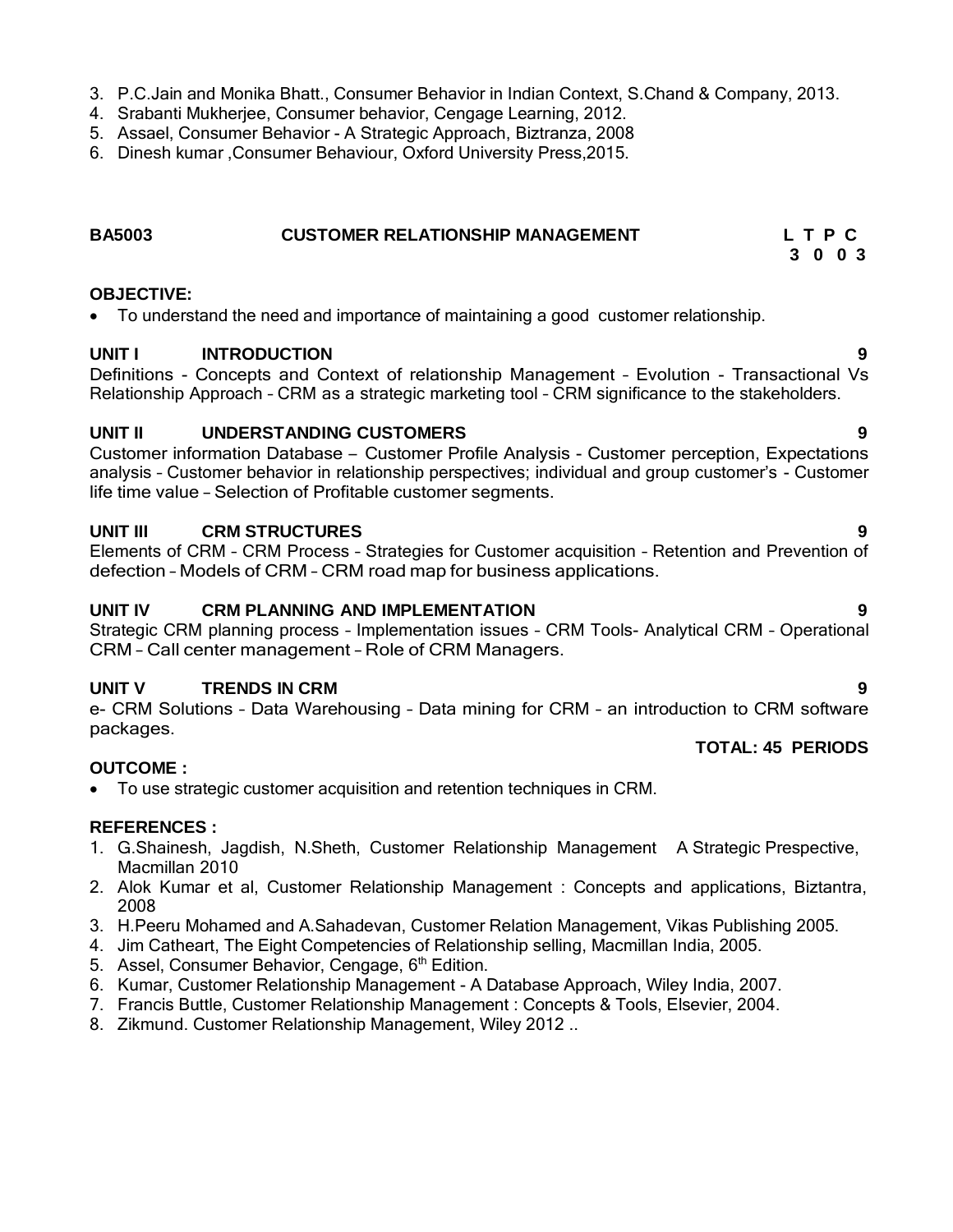#### **BA5004 INTEGRATED MARKETING COMMUNICATION L T P C**

# **3 0 0 3**

#### **OBJECTIVE:**

 This course introduces students to the basic concepts of advertising and sales promotion and how business organizations and other institutions carry out such activities.

# **UNIT I INTRODUCTION TO ADVERTISEMENT 9**

Concept –definition-scope-Objectives-functions-principles of advertisement – Social, Economic and Legal Implications of advertisements – setting advertisement objectives – Advertisement Agencies – Selection and remuneration – Advertisement campaigns – case studies.

# **UNIT II ADVERTISEMENT MEDIA 9**

Media plan – Type and choice criteria – Reach and frequency of advertisements – Cost of advertisements - related to sales – Media strategy and scheduling. design and execution of advertisements -Message development – Different types of advertisements – Layout – Design appeal – Copy structure – Advertisement production – Print – Radio. T.V. and Web advertisements – Media Research – Testing validity and Reliability of ads – Measuring impact of advertisements – case studies.

# **UNIT III SALES PROMOTION 9**

Scope and role of sale promotion – Definition – Objectives of sales promotion - sales promotion techniques – Trade oriented and consumer oriented. Sales promotion – Requirement identification – Designing of sales promotion campaign – Involvement of salesmen and dealers – Out sourcing sales promotion national and international promotion strategies – Integrated promotion – Coordination within the various promotion techniques – Online sales promotions- case studies.

# **UNIT IV PERSONAL SELLING 9**

Introduction – Meaning – Functions- Personal selling process – Evaluation – Compensation – Motivation- Territory Management – Sales Report Preparation and Presentation- Ethical Issues

# **UNIT V PUBLICITY AND PUBLIC RELATIONS 9**

Introduction – Meaning – Objectives –Scope-Functions-integrating PR in to Promotional Mix-Marketing Public Relation function- Process of Public Relations-advantages and disadvantages of PR-Measuring the Effectiveness of PR- PR tools and techniques. Difference between Marketing, PR and Publicity -- Social publicity – Web Publicity and Social media – Publicity Campaigns **TOTAL: 45 PERIODS**

# **OUTCOME :**

• Insight into the importance of advertising and sales promotion campaigns planning and objective setting in relation to consumer decision making processes.

# **REFERENCES :**

- 1. George E Belch and Michel A Belch, Advertising & Promotion, Tata McGraw Hill, 10th edition, 2014
- 2. Wells, Moriarty & Burnett, Advertising, Principles & Practice, Pearson Education, 7th Edition, 2007.
- 3. Kenneth Clow. Donald Baack, Integrated Advertisements, Promotion and Marketing communication, Prentice Hall of India, New Delhi, 3rd Edition, 2006.
- 4. Terence A. Shimp and J.Craig Andrews, Advertising Promotion and other aspects of Integrated Marketing Communications, CENGAGE Learning, 9th edition, 2016
- 5. S. H. H. Kazmi and Satish K Batra, Advertising & Sales Promotion, Excel Books, New Delhi, 3rd Revised edition edition, 2008.
- 6. Julian Cummings, Sales Promotion: How to Create, Implement and Integrate Campaigns that Really Work, Kogan Page, London, Fifth Edition Edition ,2010.
- 7. Jaishri Jefhwaney, Advertising Management, Oxford University Press, 2nd Edition, 2013.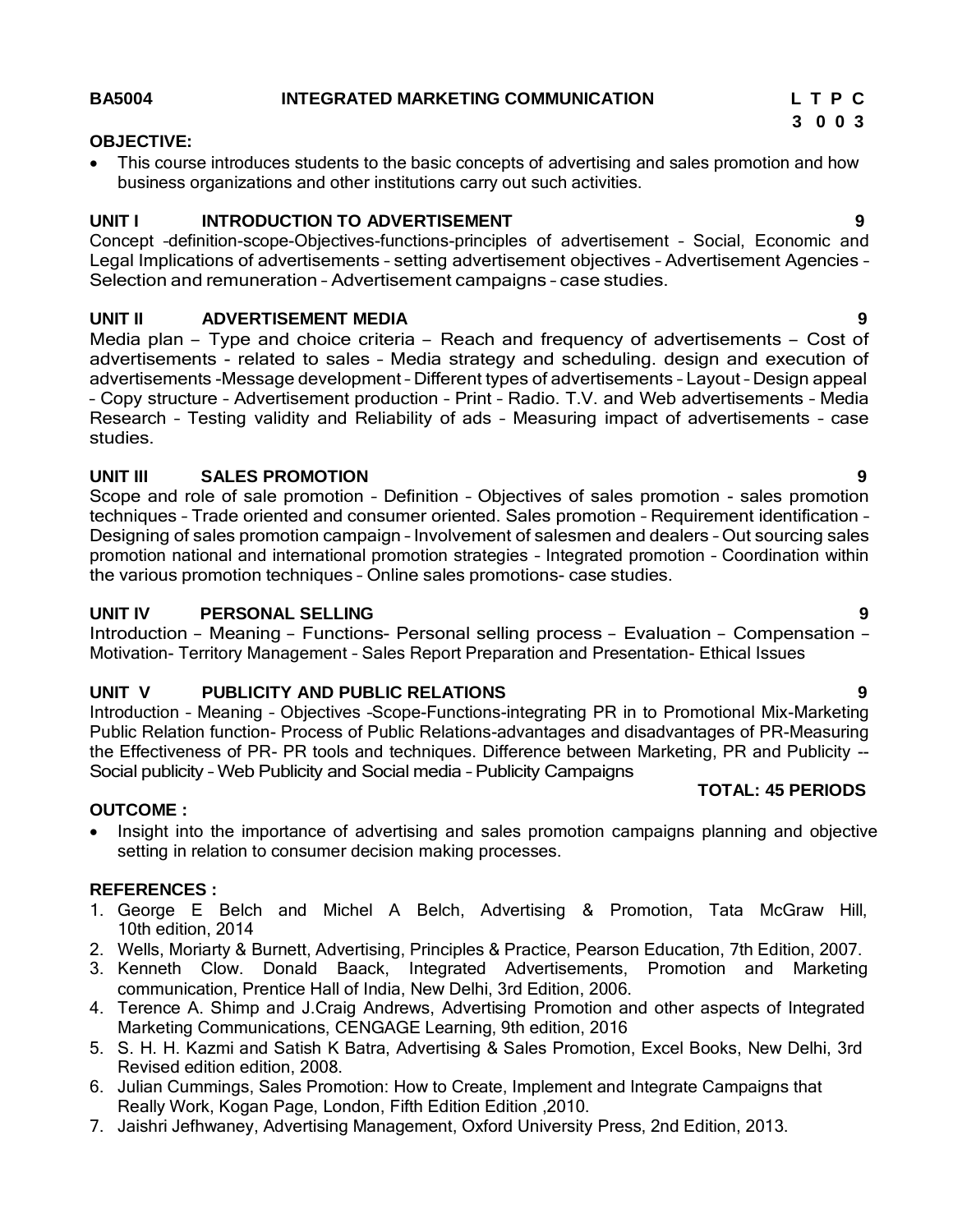**BA5005 RETAIL MARKETING L T P C**

• To understand the concepts of effective retailing

### **UNIT I INTRODUCTION 9**

An overview of Global Retailing – Challenges and opportunities – Retail trends in India – Socio economic and technological Influences on retail management – Government of India policy implications on retails.

# **UNIT II RETAIL FORMATS 9**

Organized and unorganized formats – Different organized retail formats – Characteristics of each format – Emerging trends in retail formats – MNC's role in organized retail formats.

### **UNIT III RETAILING DECISIONS 9**

Choice of retail locations - internal and external atmospherics – Positioning of retail shops – Building retail store Image - Retail service quality management – Retail Supply Chain Management – Retail Pricing Decisions. Mercandising and category management – buying.

### **UNIT IV RETAIL SHOP MANAGEMENT 9**

Visual Merchandise Management – Space Management – Retail Inventory Management – Retail accounting and audits - Retail store brands – Retail advertising and promotions – Retail Management Information Systems - Online retail – Emerging trends .

# **UNIT V RETAIL SHOPPER BEHAVIOUR 9**

Understanding of Retail shopper behavior – Shopper Profile Analysis – Shopping Decision Process - Factors influencing retail shopper behavior – Complaints Management - Retail sales force Management – Challenges in Retailing in India.

# **TOTAL: 45 PERIODS**

#### **OUTCOME:**

To manage the retail chains and understand the retail customer's behavior

#### **REFERENCES :**

- 1. Michael Havy ,Baston, Aweitz and Ajay Pandit, Retail Management, Tata Mcgraw Hill, Sixth Edition, 2007
- 2. J K Nayak, Prakash C.Dash, Retail Management, Cengage, 2017
- 3. Dr.Harjit Singh, Retail Management A Global Perspective, S.Chand Publishing, 3rd Edition,2014
- 4. Patrick M. Dunne and Robert F Lusch, Retailing, Cengage, 8th edition, 2013.
- 5. Chetan Bajaj, Rajnish Tow and Nidhi V. Srivatsava, Retail Management, Oxford University Press, 3rd Edition 2016.
- 6. Swapna Pradhan, Retail Management -Text and Cases, Tata McGraw Hill, 4th Edition, 2012.
- 7. Ramkrishnan and Y.R.Srinivasan, Indian Retailing Text and Cases, Oxford University Press, 2008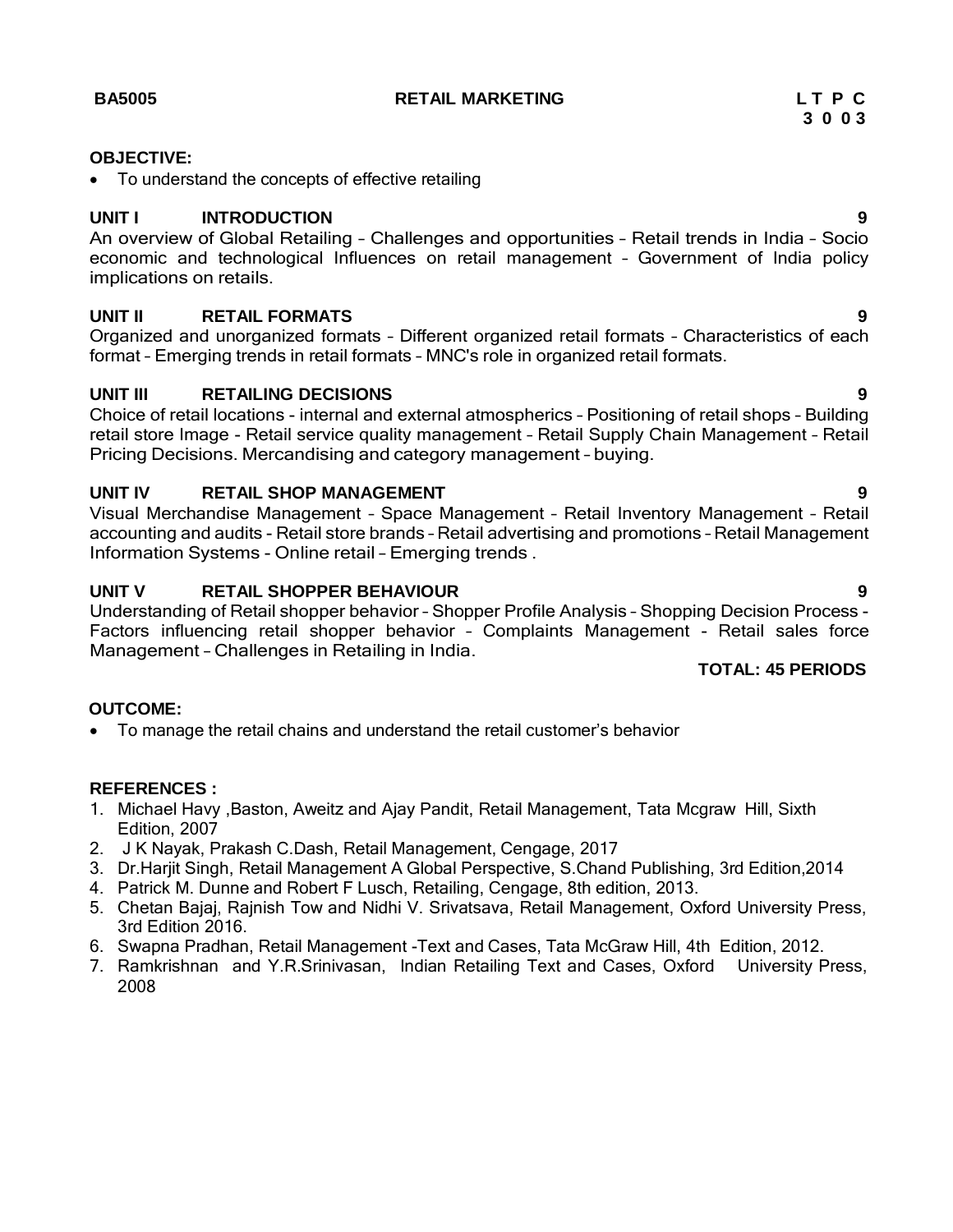### **BA5006 SERVICES MARKETING L T P C**

### **OBJECTIVE:**

To understand the meaning of services and the significance of marketing the services.

### **UNIT I INTRODUCTION 9**

Definition – Service Economy – Evolution and growth of service sector – Nature and Scope of Services – Unique characteristics of services - Challenges and issues in Services Marketing.

#### **UNIT II SERVICE MARKETING OPPORTUNITIES 9**

Assessing service market potential - Classification of services – Expanded marketing mix – Service marketing – Environment and trends – Service market segmentation, targeting and positioning.

# **UNIT III SERVICE DESIGN AND DEVELOPMENT 9**

Service Life Cycle – New service development – Service Blue Printing – GAP model of service quality – Measuring service quality – SERVQUAL – Service Quality function development.

# **UNIT IV SERVICE DELIVERY AND PROMOTION 9**

Positioning of services – Designing service delivery System, Service Channel – Pricing of services, methods – Service marketing triangle - Integrated Service marketing communication.

# **UNIT V SERVICE STRATEGIES 9**

Service Marketing Strategies for health – Hospitality – Tourism – Financial – Logistics - Educational – Entertainment & public utility Information technique Services

#### **OUTCOME:**

Will be able to apply the concepts of services marketing in promoting services.

#### **REFERENCES :**

- 1. Chiristropher H. Lovelock and Jochen Wirtz, Services Marketing, Pearson Education, New Delhi, 7<sup>th</sup> edition, 2011.
- 2. Hoffman, Marketing of Services, Cengage, 4<sup>th</sup> Edition, 2010.
- 3. Kenneth E Clow, et al, Services Marketing Operation Management and Strategy, Biztantra, 2<sup>nd</sup> Edition, New Delhi, 2004.
- 4. Valarie Zeithaml et al, Services Marketing, 5<sup>th</sup> International Edition, Tata McGraw Hill, 2007.
- 5. Gronroos, Service Management and Marketing -Wiley India, 3rd Edition, 2009.

**OBJECTIVE:**

#### **BA5007 SOCIAL MARKETING L T P C**

To enhance Competiveness in Social Marketing by ethical values and social media in Marketing.

#### **UNIT I INTRODUCTION 9**

Social marketing - Definition - Scope and concept - Evolution of Social marketing - Need for Social marketing - A comparative study between Commercial and Social marketing - Use of market research - social change tools - Factors influencing Social marketing - Challenges and opportunities.

**3 0 0 3**

# **TOTAL: 45 PERIODS**